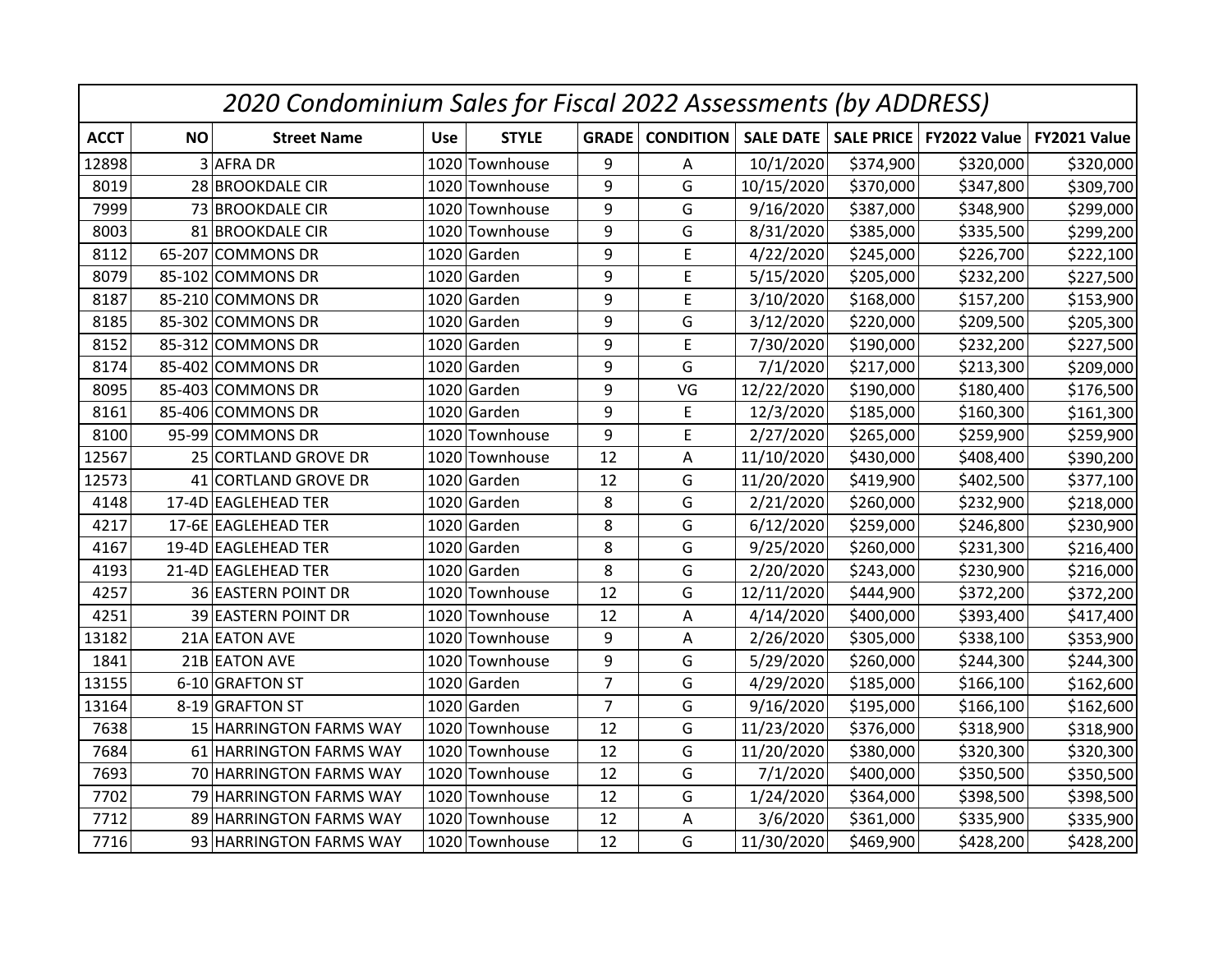| 2020 Condominium Sales for Fiscal 2022 Assessments (by ADDRESS) |           |                          |            |                |                |                  |            |           |                                       |              |
|-----------------------------------------------------------------|-----------|--------------------------|------------|----------------|----------------|------------------|------------|-----------|---------------------------------------|--------------|
| <b>ACCT</b>                                                     | <b>NO</b> | <b>Street Name</b>       | <b>Use</b> | <b>STYLE</b>   | <b>GRADE</b>   | <b>CONDITION</b> |            |           | SALE DATE   SALE PRICE   FY2022 Value | FY2021 Value |
| 7719                                                            |           | 96 HARRINGTON FARMS WAY  |            | 1020 Townhouse | 12             | G                | 6/2/2020   | \$396,000 | \$465,400                             | \$465,400    |
| 7721                                                            |           | 98 HARRINGTON FARMS WAY  |            | 1020 Townhouse | 12             | G                | 8/10/2020  | \$370,000 | \$386,700                             | \$386,700    |
| 7737                                                            |           | 114 HARRINGTON FARMS WAY |            | 1020 Townhouse | 12             | G                | 6/26/2020  | \$405,000 | \$377,200                             | \$377,200    |
| 7739                                                            |           | 116 HARRINGTON FARMS WAY |            | 1020 Townhouse | 12             | G                | 10/21/2020 | \$365,000 | \$328,700                             | \$328,700    |
| 13071                                                           |           | 16 INDEPENDENCE LN       |            | 1020 Townhouse | 14             | A                | 7/20/2020  | \$655,000 | \$585,900                             | \$585,900    |
| 13073                                                           |           | 20 INDEPENDENCE LN       |            | 1020 Townhouse | 14             | A                | 2/26/2020  | \$660,000 | \$601,300                             | \$601,300    |
| 13100                                                           |           | 41 INDEPENDENCE LN       |            | 1020 Townhouse | 14             | A                | 11/4/2020  | \$730,000 | \$704,400                             | \$704,400    |
| 8233                                                            |           | 30 LEBEAUX DR            |            | 1020 Townhouse | 12             | G                | 5/15/2020  | \$375,000 | \$353,700                             | \$333,400    |
| 15777                                                           |           | 935-13 MAIN ST           |            | 1020 Townhouse | 12             |                  | 9/20/2020  | \$640,850 | \$544,800                             | \$544,800    |
| 15775                                                           |           | 935-17 MAIN ST           |            | 1020 Townhouse | 12             | A                | 10/16/2020 | \$575,000 | \$591,700                             | \$591,700    |
| 15773                                                           |           | 935-18 MAIN ST           |            | 1020 Townhouse | 12             | A                | 7/2/2020   | \$642,500 | \$638,200                             | \$638,200    |
| 15772                                                           |           | 935-20 MAIN ST           |            | 1020 Townhouse | 12             | Α                | 9/24/2020  | \$663,000 | \$650,900                             | \$650,900    |
| 15769                                                           |           | 935-22 MAIN ST           |            | 1020 Townhouse | 12             | A                | 7/27/2020  | \$630,000 | \$673,800                             | \$673,800    |
| 15768                                                           |           | 935-24 MAIN ST           |            | 1020 Townhouse | 12             | Α                | 12/30/2020 | \$610,000 | \$564,600                             | \$564,600    |
| 15782                                                           |           | 935-4 MAIN ST            |            | 1020 Townhouse | 12             | A                | 2/11/2020  | \$603,650 | \$574,400                             | \$574,400    |
| 15780                                                           |           | 935-8 MAIN ST            |            | 1020 Townhouse | 12             | Α                | 8/20/2020  | \$637,100 | \$539,100                             | \$539,100    |
| 14241                                                           |           | 328B MAPLE AVE           |            | 1020 Townhouse | $\overline{7}$ | Α                | 7/10/2020  | \$512,000 | \$438,600                             | \$438,600    |
| 14203                                                           |           | 143C N QUINSIGAMOND AVE  |            | 1020 Townhouse | 9              | A                | 8/21/2020  | \$500,000 | \$431,600                             | \$431,600    |
| 14202                                                           |           | 143D N QUINSIGAMOND AVE  |            | 1020 Townhouse | 9              | A                | 3/3/2020   | \$462,500 | \$431,300                             | \$431,300    |
| 12281                                                           |           | 67-15 N QUINSIGAMOND AVE |            | 1020 Townhouse | 10             | Α                | 2/14/2020  | \$482,000 | \$423,200                             | \$423,200    |
| 12261                                                           |           | 86 ODONNELL AVE          |            | 1020 Garden    | 8              | VG               | 11/23/2020 | \$505,000 | \$498,500                             | \$489,100    |
| 7946                                                            |           | 19 OLD LAXFIELD RD       |            | 1020 Townhouse | 9              | G                | 7/21/2020  | \$326,000 | \$335,500                             | \$299,200    |
| 14540                                                           |           | 213 OLD MILL RD          |            | 1020 Townhouse | 10             | A                | 4/6/2020   | \$492,500 | \$464,300                             | \$464,300    |
| 12514                                                           |           | 27 ORCHARD MEADOW DR     |            | 1020 Townhouse | 12             | Α                | 3/26/2020  | \$420,000 | \$431,000                             | \$411,900    |
| 12527                                                           |           | 44 ORCHARD MEADOW DR     |            | 1020 Garden    | 12             | Α                | 3/26/2020  | \$370,000 | \$362,800                             | \$339,400    |
| 12532                                                           |           | 51 ORCHARD MEADOW DR     |            | 1020 Townhouse | 12             | A                | 12/9/2020  | \$425,000 | \$403,900                             | \$386,000    |
| 12540                                                           |           | 76 ORCHARD MEADOW DR     |            | 1020 Garden    | 12             | A                | 4/28/2020  | \$391,000 | \$376,700                             | \$352,400    |
| 12559                                                           |           | 125 ORCHARD MEADOW DR    |            | 1020 Townhouse | 12             | Α                | 9/9/2020   | \$430,000 | \$421,700                             | \$403,000    |
| 13044                                                           |           | 3 PATRIOT LN             |            | 1020 Townhouse | 14             | Α                | 12/2/2020  | \$575,000 | \$622,000                             | \$622,000    |
| 13396                                                           |           | 3-1 POINT RD             |            | 1020 Townhouse | 12             | A                | 7/2/2020   | \$705,000 | \$698,300                             | \$737,500    |
| 16078                                                           |           | 3-2 POINT RD             |            | 1020 Townhouse | 12             | A                | 6/26/2020  | \$650,000 | \$654,700                             | \$691,400    |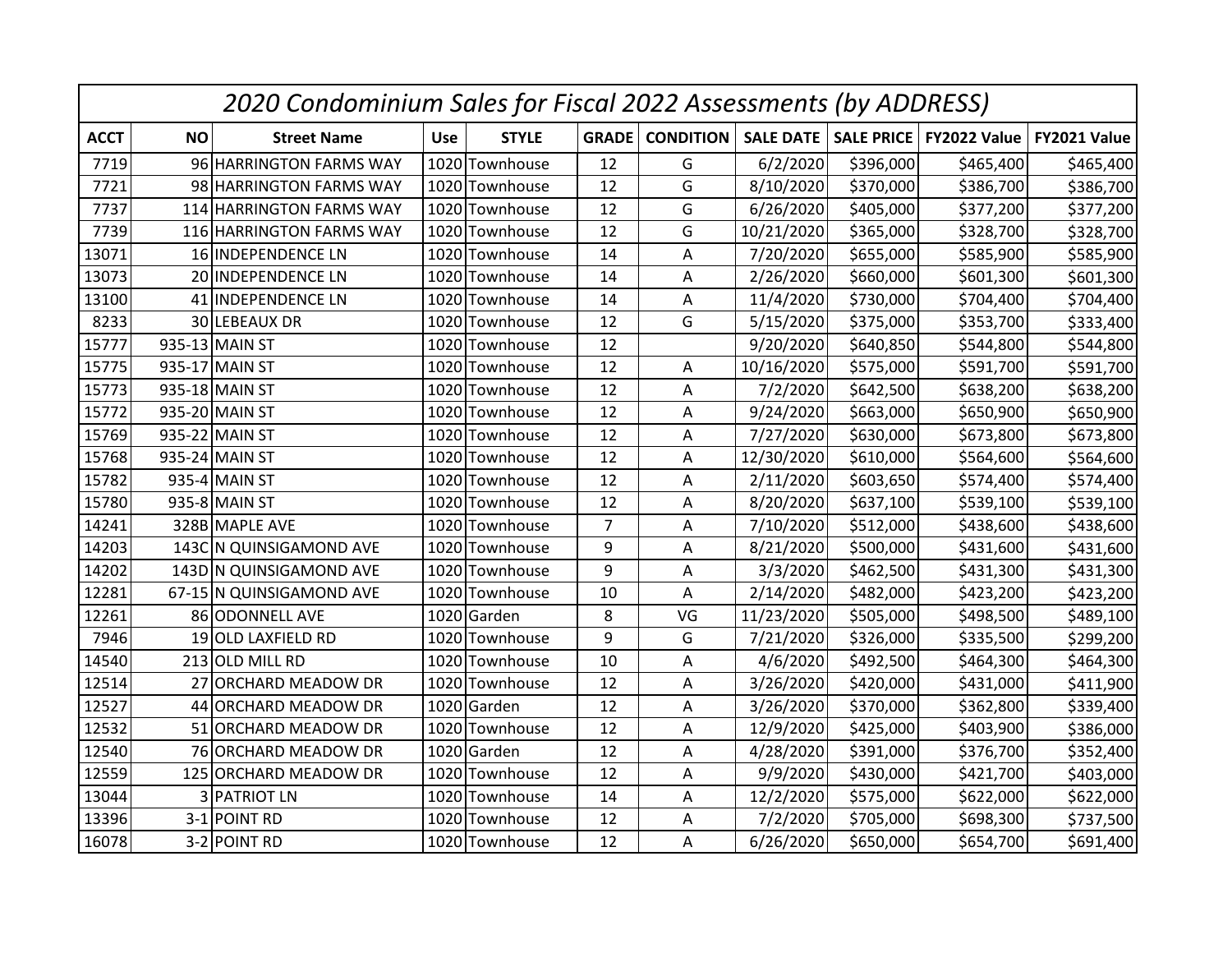| 2020 Condominium Sales for Fiscal 2022 Assessments (by ADDRESS) |           |                            |                            |                |                  |            |           |                                       |              |  |
|-----------------------------------------------------------------|-----------|----------------------------|----------------------------|----------------|------------------|------------|-----------|---------------------------------------|--------------|--|
| <b>ACCT</b>                                                     | <b>NO</b> | <b>Street Name</b>         | <b>STYLE</b><br><b>Use</b> | <b>GRADE</b>   | <b>CONDITION</b> |            |           | SALE DATE   SALE PRICE   FY2022 Value | FY2021 Value |  |
| 15901                                                           |           | 4-1 POINT RD               | 1020 Townhouse             | 12             | Α                | 2/26/2020  | \$599,000 | \$565,300                             | \$565,300    |  |
| 15900                                                           |           | 4-2 POINT RD               | 1020 Townhouse             | 12             | Α                | 5/26/2020  | \$590,000 | \$565,300                             | \$565,300    |  |
| 15618                                                           |           | 5-2 POINT RD               | 1020 Townhouse             | 12             | Α                | 1/15/2020  | \$629,000 | \$622,300                             | \$622,300    |  |
| 15979                                                           |           | 6-1 POINT RD               | 1020 Townhouse             | 12             | Α                | 4/17/2020  | \$595,000 | \$566,600                             | \$566,600    |  |
| 15978                                                           |           | 6-2 POINT RD               | 1020 Townhouse             | 12             | A                | 4/30/2020  | \$599,000 | \$566,600                             | \$566,600    |  |
| 15899                                                           |           | 8-1 POINT RD               | 1020 Townhouse             | 12             | A                | 2/26/2020  | \$639,000 | \$608,600                             | \$608,600    |  |
| 15898                                                           |           | 8-2 POINT RD               | 1020 Townhouse             | 12             | A                | 3/10/2020  | \$639,000 | \$608,600                             | \$608,600    |  |
| 12081                                                           |           | 19 PTARMIGAN DR            | 1020 Garden                | 8              | G                | 10/1/2020  | \$506,500 | \$509,700                             | \$500,200    |  |
| 13055                                                           |           | 5 REVERE CIR               | 1020 Townhouse             | 14             | Α                | 5/14/2020  | \$645,000 | \$578,300                             | \$578,300    |  |
| 9954                                                            |           | 284 S QUINSIGAMOND AVE     | 1020 Townhouse             | 11             | G                | 5/15/2020  | \$399,900 | \$390,900                             | \$390,900    |  |
| 10171                                                           |           | 190-110 S QUINSIGAMOND AVE | 1020 Townhouse             | 10             | G                | 2/6/2020   | \$249,900 | \$210,600                             | \$210,600    |  |
| 10174                                                           |           | 190-203 S QUINSIGAMOND AVE | 1020 Townhouse             | 10             | Α                | 6/16/2020  | \$303,000 | \$241,700                             | \$241,700    |  |
| 8406                                                            |           | 72-2 S QUINSIGAMOND AVE    | 1020 Townhouse             | 13             | G                | 8/31/2020  | \$485,000 | \$474,600                             | \$391,400    |  |
| 8409                                                            |           | 72-5 S QUINSIGAMOND AVE    | 1020 Townhouse             | 13             | A                | 9/15/2020  | \$486,000 | \$461,500                             | \$380,500    |  |
| 14818                                                           |           | 1-2 SADLER AVE             | 1020 Townhouse             | 10             | A                | 6/25/2020  | \$435,000 | \$381,900                             | \$381,900    |  |
| 12873                                                           |           | 83 SAJDA DR                | 1020 Townhouse             | 9              | Α                | 1/30/2020  | \$421,000 | \$405,100                             | \$405,100    |  |
| 12871                                                           |           | 89 SAJDA DR                | 1020 Townhouse             | 9              | Α                | 10/15/2020 | \$439,250 | \$412,900                             | \$412,900    |  |
| 8481                                                            |           | 10B SHREWSBURY GREEN DR    | 1020 Garden                | $\overline{7}$ | A                | 12/31/2020 | \$165,000 | \$148,600                             | \$136,900    |  |
| 8502                                                            |           | 14E SHREWSBURY GREEN DR    | 1020 Garden                | $\overline{7}$ | Α                | 7/31/2020  | \$195,000 | \$197,400                             | \$181,800    |  |
| 8551                                                            |           | 22K SHREWSBURY GREEN DR    | 1020 Garden                | $\overline{7}$ | Α                | 8/14/2020  | \$171,000 | \$157,200                             | \$144,800    |  |
| 8566                                                            |           | 26C SHREWSBURY GREEN DR    | 1020 Garden                | $\overline{7}$ | G                | 9/28/2020  | \$178,500 | \$164,200                             | \$136,900    |  |
| 8448                                                            |           | 2K SHREWSBURY GREEN DR     | 1020 Garden                | $\overline{7}$ | A                | 11/24/2020 | \$201,000 | \$197,400                             | \$181,800    |  |
| 8609                                                            |           | 32J SHREWSBURY GREEN DR    | 1020 Garden                | $\overline{7}$ | A                | 4/8/2020   | \$170,000 | \$159,300                             | \$146,700    |  |
| 8624                                                            |           | 36E SHREWSBURY GREEN DR    | 1020 Garden                | $\overline{7}$ | Α                | 6/8/2020   | \$159,000 | \$159,300                             | \$146,700    |  |
| 8635                                                            |           | 38F SHREWSBURY GREEN DR    | 1020 Garden                | $\overline{7}$ | Α                | 8/4/2020   | \$191,000 | \$198,200                             | \$182,400    |  |
| 8674                                                            |           | 44K SHREWSBURY GREEN DR    | 1020 Garden                | $\overline{7}$ | A                | 10/30/2020 | \$171,000 | \$159,300                             | \$146,700    |  |
| 8710                                                            |           | 52C SHREWSBURY GREEN DR    | 1020 Garden                | $\overline{7}$ | A                | 7/30/2020  | \$159,000 | \$148,600                             | \$136,900    |  |
| 8785                                                            |           | 66C SHREWSBURY GREEN DR    | 1020 Garden                | $\overline{7}$ | Α                | 2/19/2020  | \$147,000 | \$148,600                             | \$136,900    |  |
| 8809                                                            |           | 70F SHREWSBURY GREEN DR    | 1020 Garden                | $\overline{7}$ | Α                | 10/9/2020  | \$157,000 | \$159,300                             | \$146,700    |  |
| 7894                                                            |           | 237-11 SOUTH ST            | 1020 Townhouse             | 10             | G                | 7/31/2020  | \$380,000 | \$334,100                             | \$319,700    |  |
| 15799                                                           |           | 19 SVENSON RD              | 1020 Townhouse             | 10             | A                | 3/5/2020   | \$565,000 | \$540,600                             | \$540,600    |  |